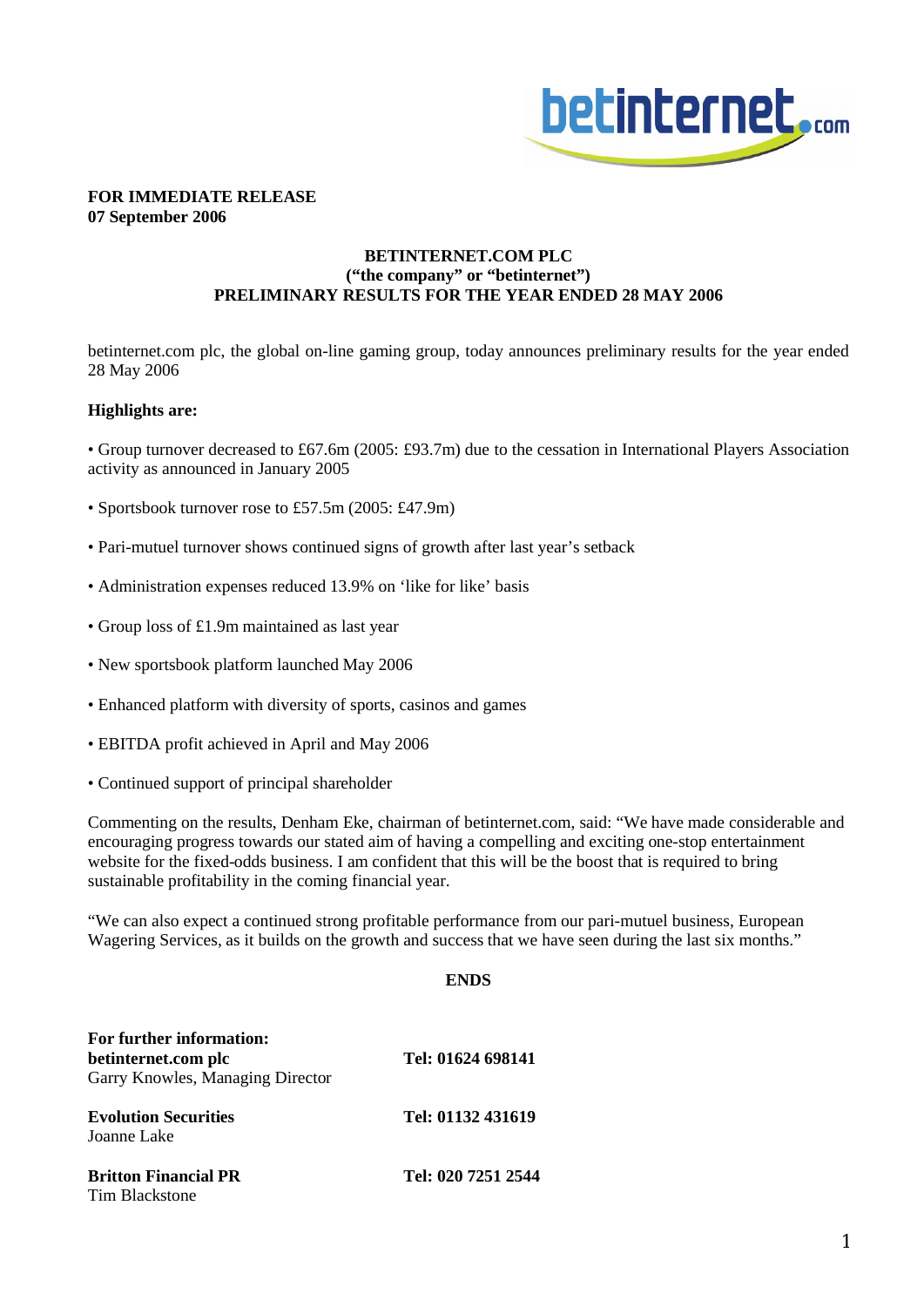# **Notes to editors:**

The following are attached:

Chairman's Statement Operational Review Consolidated Profit & Loss Consolidated Balance Sheets Consolidated Cash Flow Statements Notes to the Accounts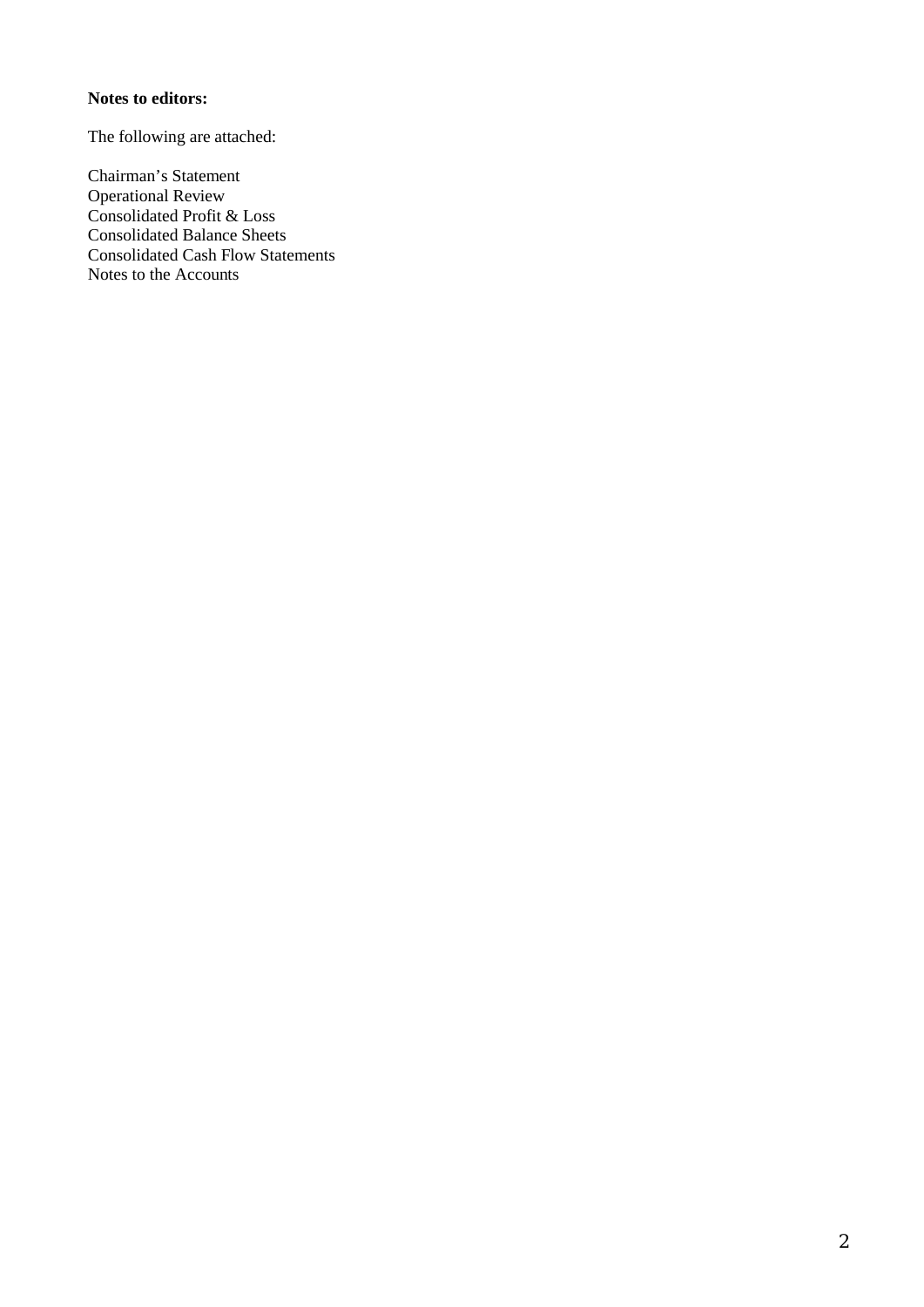# **Chairman's Statement**

## **Introduction**

Following the announcement of our interim results, our pari-mutuel operation, European Wagering Services (EWS), continued with its strong performance for the remainder of the year. After last year's set-back, its operations have expanded to offer a variety of wagering services through the Isle of Man hub. Turnover has improved and this, coupled with strong margins, now means that this company is again operating profitably. As we indicated, our fixed-odds business, betinternet.com, still faced challenges in the second half of the year, again placing considerable pressure on operating margins and profitability.

However, we fully expect that the fixed-odds revenue will increase significantly following the development of a new website with added functionality and a contemporary look, together with an enhanced games suite and a more substantial casino offering. The improved site, launched at the end of May 2006, has already received favourable reports. The early indications confirm that income from this source is increasing and this, coupled with further cost cutting, means that we expect that fixed-odds wagering and gaming will produce a sustainable profit throughout the forthcoming year.

# **Strategy**

Our initial strategy was to improve the fixed-odds performance by using Curacao as a hosting jurisdiction, developing a new and enhanced betting platform incorporating additional games, and by accepting wagers from the USA.

The execution of this strategy, however, was hindered as our chosen software supplier for the development of our new platform, IGW, was unable to provide a working product that suited our specific needs in time for the World Cup finals in June 2006. The board took the early decision to terminate the IGW contract, obtaining a full refund of costs, and to pursue a different route in order to have a new website live in time for the World Cup.

We opted to acquire an unencumbered licence for our existing platform's source code and contracted with a local software company to complete our planned development by our deadline. As the software company we selected to carry out this project was responsible for the development of a large part of the existing platform's code, they had an intimate working knowledge of the product and the gaming industry. In addition, our own Marketing Manager, Graphic Designer and IT team worked round the clock to complete the project.

The decision to control our own fixed-odds platform and development is already proving to be a success. We are now able to implement additions and enhancements to the sportsbook site much more speedily. The new site with its contemporary look-and-feel, incorporating a new suite of games and an additional casino, was launched in time for the World Cup. The new look to the site has been extremely well received by our customers and the new gaming products have all proved to be successful revenue generators for the Company, as well as offering our customers a greater variety of gaming options.

It is the board's intention to continue with the development of our own software. This will give the Company much greater control over its future plans and give a quicker route to market for new products or improved functionality. I am sure that the shareholders have seen the progress that the fixed-odds business has made in the short time that we have followed this strategy.

Alongside these developments, it became clear that the Company would be able to accept wagers from US customers without having to relocate its fixed-odds servers away from the Isle of Man. The board therefore decided to continue to operate the fixed-odds servers under its licence in the Isle of Man, although the games and casino will operate on servers based in Curacao, where the Company had successfully been granted a gaming licence.

However, in the light of the recent increasingly negative political focus on online gaming within the US, the Company has decided to take a more cautious view of the US market. As such, the Company's exposure in this region is very small and represents an insignificant percentage of its current turnover. The board will continue to monitor developments and adapt its strategy accordingly.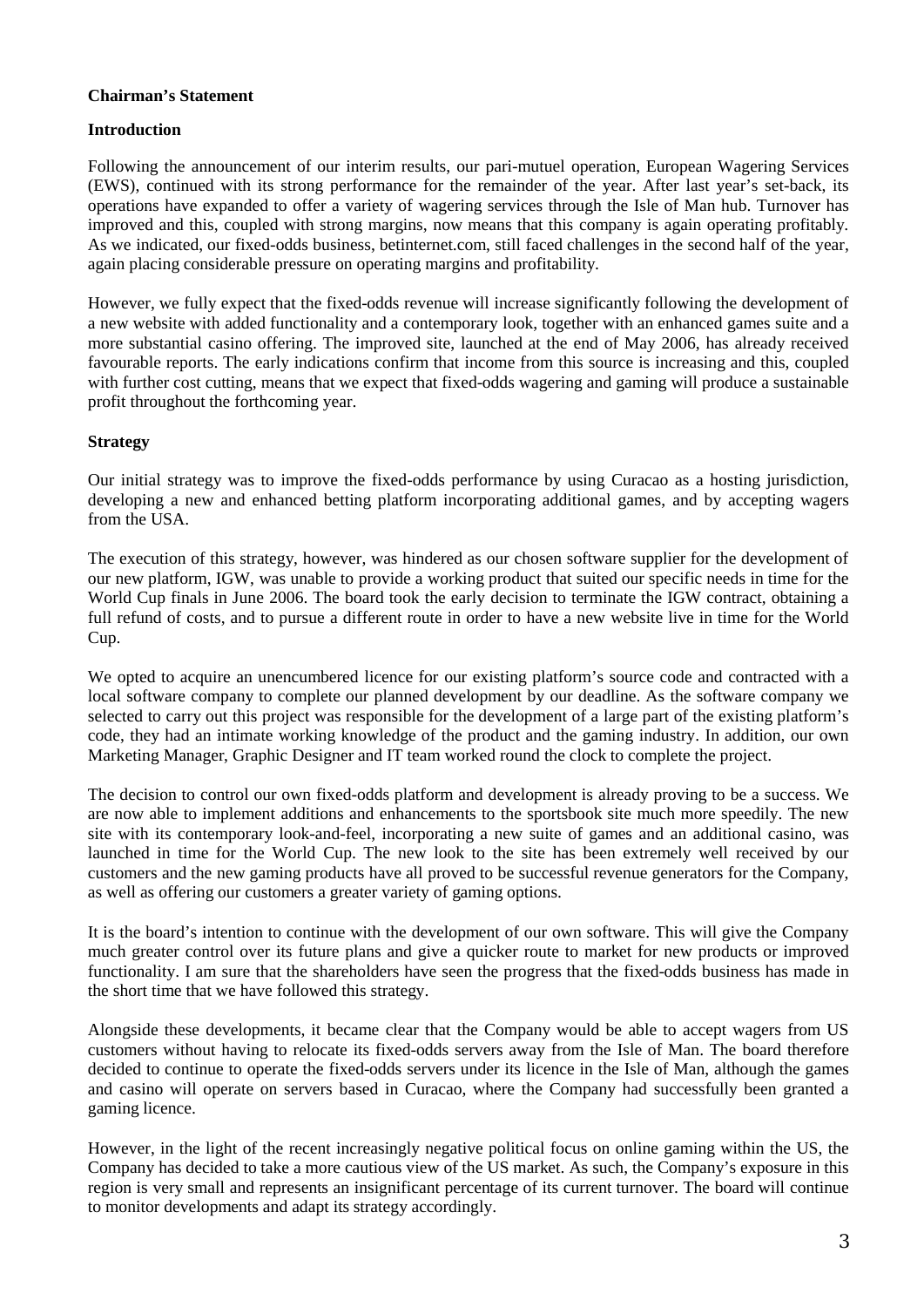We will continue to develop the Group as a holding company with two separate and distinct operating profit centres. This will allow our pari-mutuel operation to further demonstrate independence from our fixed-odds activities and remove any potential conflict that this could create.

We will also continue to grow the fixed-odds activities into an integrated gaming platform with a strong customer focus. As part of this strategy, we hope to include coreFootball, the initial product from our investment in Global Coresports Limited which is currently undergoing advanced beta-testing, into the site. We believe that this football manager game demonstrates two opportunities: It is the first peer-to-peer game to use an 'artificial intelligence' to power the action; and it will be the first skill-based game to appeal to a mass wagering environment.

## **Overview of results**

Group turnover fell to £67.6m (2005: £93.7m), a decrease of 28%, as a result of the previously announced setback in pari-mutuel turnover and the effect of the reduction in fixed-odds marketing, held back pending the new website launch. Despite being able to maintain the pari-mutuel gross operating profit, the group loss was £1.9m, the same as the previous period. This is the last year that the high amortisation figure will be charged.

It is important to note that the Group ended the year very strongly, showing EBITDA profits in the months of April and May following the impact of the new strategy. This trend has continued into the new financial year and the board is confident that the new initiatives in place show every indication that the Group will produce a full year profit for the coming financial year.

A more detailed analysis of the results is presented in the Operational Review.

# **Fund-raising**

The original strategy of developing the fixed-odds website and locating gaming servers in Curacao was supported through a further placement of shares to Burnbrae Ltd in January 2006.

## **Board and executive changes**

In May 2006, we appointed Simon Nicholls as an executive director with responsibility for the Company's pari-mutuel operation. Simon resigned from this position in August 2006. We are actively seeking a replacement for this role.

In February 2006, we strengthened our financial team with the appointment of Damon Waddington as the Group Financial Controller and subsequently he has recently taken over the role of Company Secretary. Damon had previously been a Financial Controller for the Fortis group. Damon has substantially increased the quality of financial reporting provided to the board and has been able to identify many areas for cost reductions.

## **Summary**

We have made considerable and encouraging progress towards our stated aim of having a compelling and exciting one-stop entertainment website for the fixed-odds business. I am confident that this will be the boost that is required to bring sustainable profitability in the coming financial year.

We can also expect a continued strong profitable performance from European Wagering Services as it builds on the growth and success that we have seen during the last six months.

Finally, the staff at betinternet have worked very hard throughout the year to ensure that the business continues to be better positioned for the future. I would like to thank them for their continued dedication and commitment.

**Denham Eke Chairman Operational Review**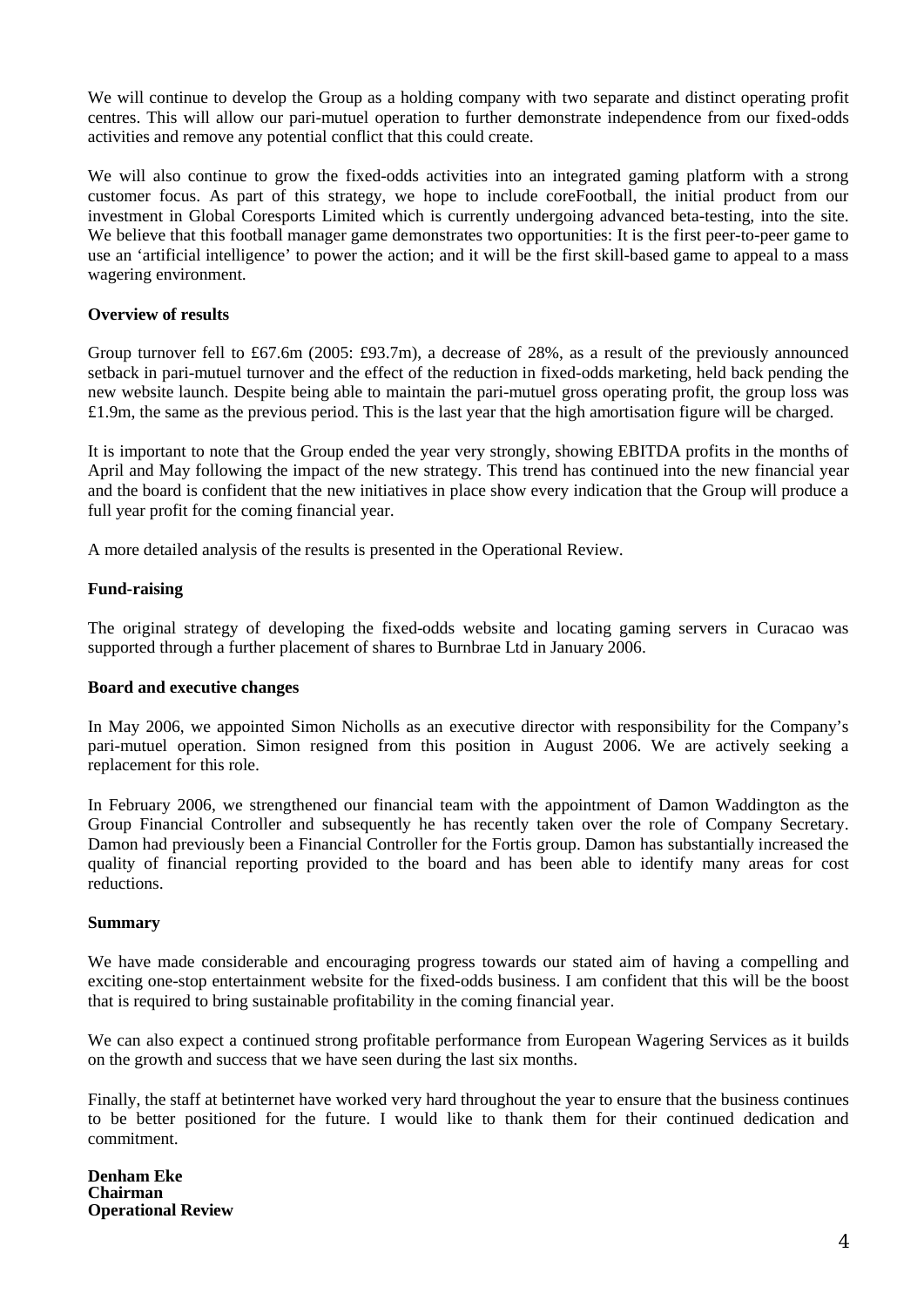The key project in making the sportsbook website more attractive to customers and offering a better variety of betting products has been the main focus of the development of the business through the latter part of the year. Our plans to have this done by a recognised software development company, unfortunately didn't work out as we had planned, as they were unable to complete the contract in the required time, and this set us back several months whilst we awaited delivery. Under these circumstances, the only decision that we could make was to terminate the contract and concentrate on getting control of our own source code and completing the project under our own, more closely monitored instructions.

This decision has proved to be the catalyst for a number of very quick, revenue-generating improvements to the website, which were launched at the very end of the Company's financial year and prior to the World Cup finals in June 2006. The look of the website and its associated brand has a much more contemporary feel and the introduction of a suite of fixed-odds games together with a download casino from Real Time Gaming has added greatly to the revenue stream potential for the business. These additional new products complement our existing Play Live Casino product, which continues to be very popular with our Far East based customers. Further products will be added to the website in the coming months, including a fully embedded flash casino and Mahjong, a multi-player game popular in the Far East. Importantly, these additional products reduce the company's reliance on the volatile fixed-odds sports wagering. The development team will also be working on a white-label version of the website for potential future business ventures and to consolidate the European Wagering Services (EWS) platform onto one operating system.

EWS is now running as a successful profitable operation. The levels of turnover have increased throughout the year and our margin remains strong. We are able to take advantage of our position of owning our own totalisator hub in the Isle of Man, by offering direct electronic access to racecourse pools to our customers as well as providing a telephone call centre and B2C website. There are a number of development projects in the pipeline that will bring additional revenue in the coming financial year. In addition, we plan to continue to increase the turnover through the hub by offering incentives to a select group of customers betting predominantly on greyhound racing as well as increasing our marketing spend to bring more customers to the link2bet.com website.

During the financial year, we took the decision to dispose of our share in our joint venture with Phumelela Gold Enterprises. The Company has received little revenue from this joint venture and there were apparent conflicts of interests between the two Companies.

Coresports (Global Coresports Limited), in which betinternet.com purchased a 22.5 per cent stake, is due to launch their first product, coreFootball, to coincide with the new football season. The delay in the previously announced launch date is as a result of personnel and technical issues that have now been resolved. coreFootball is a dynamic football management game using artificial intelligence and its offering will be unique in the gaming environment. The board eagerly awaits the commercial launch of this exciting project.

## **Results**

The results, although accurately reflecting the challenging year that we have had, do not highlight the progress that the company has made within the last quarter. Many of the operational changes that have been made with both the sportsbook and EWS have only made their way through to the bottom line within the last few months of the reporting year. As a result of these changes, the company reached a break-even point for the last quarter.

The first half of the year was impacted by the fall in turnover within EWS and the lack of marketing for the sportsbook as we awaited the new platform's arrival. Consequently, group turnover dropped to £67.6m (2005: £93.7m).

The group operating loss before amortisation was £1.3m compared with £1.1m last year.

The overall loss was similar to last year at £1.9m which includes an amortisation charge of £0.5m, which will fall away after the first quarter of the new financial year.

As expected, we have continued to reduce overheads, which fell by 14% to £3.6m (2005: £4.2m), through a series of cost-cutting measures including a reduction in the number of higher paid staff. We expect a further reduction in this figure during the coming year.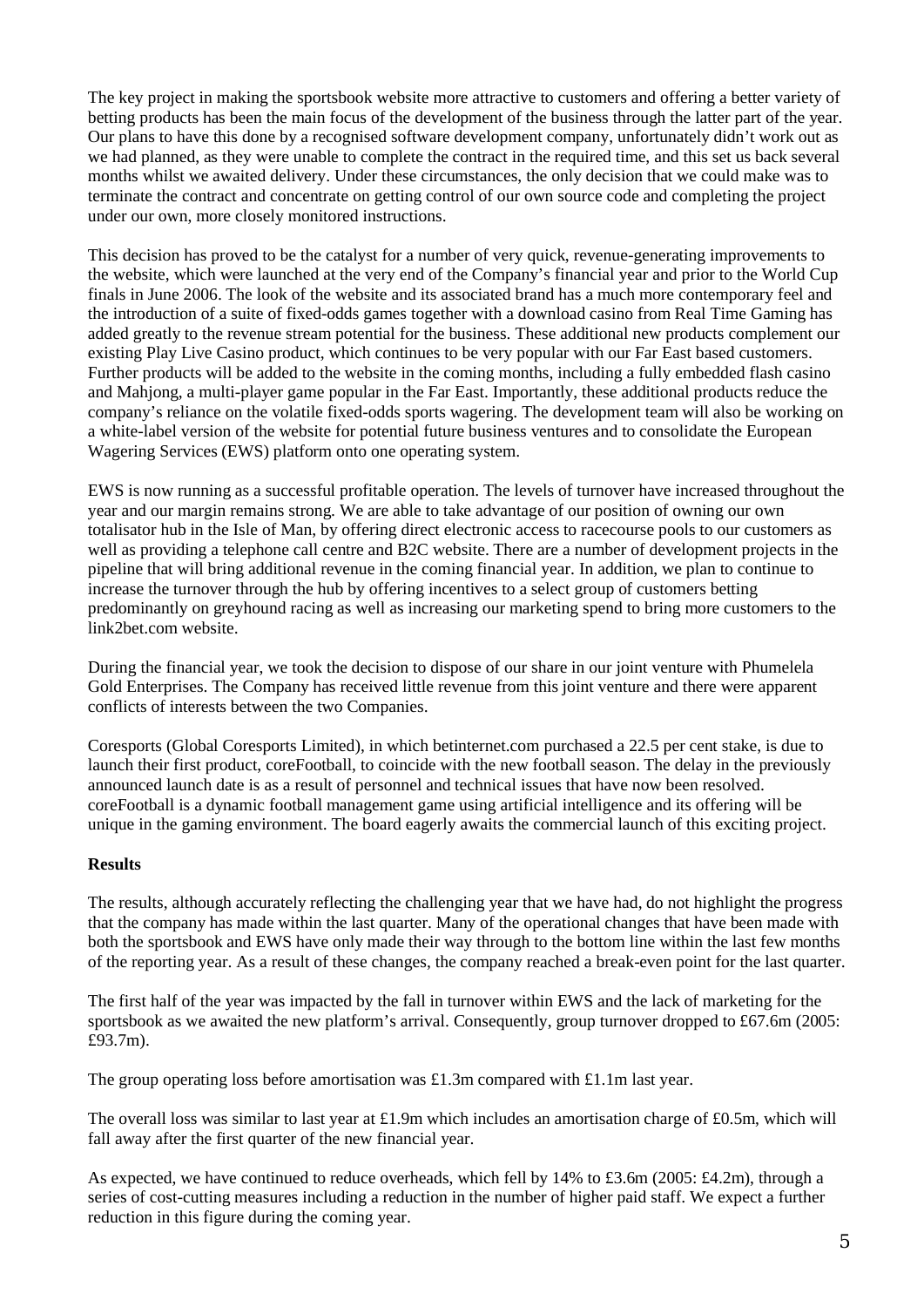# **Post year**

Subsequent to the year end, we have seen the business reach profitability in the first quarter and the board is confident that this will continue through to the half year and beyond. The revenue streams from the additional products added to the sportsbook are already outperforming our expectations and the World Cup proved a successful time for the Company, with a significant increase in the number of registrants. Our aim will now be to continue to grow our customer base, in the knowledge that we have a much improved and diverse offering.

Furthermore, the pari-mutuel turnover through EWS has consistently improved month-on-month and it is pleasing to see that there are regular enquiries for the variety of services that we are able to offer.

It has been an interesting but productive time since I took on the role of Managing Director in January. The business is now on a very sound base from which I am confident that it will continue to grow. We have addressed many issues and have achieved a great deal, especially in the last quarter, but there are many more projects for us to focus on. This is an industry that rarely sits still and opportunities continue to present themselves. It is my intention to ensure that betinternet.com is correctly positioned to take advantage of these opportunities to guarantee its future success.

**Garry Knowles Managing Director**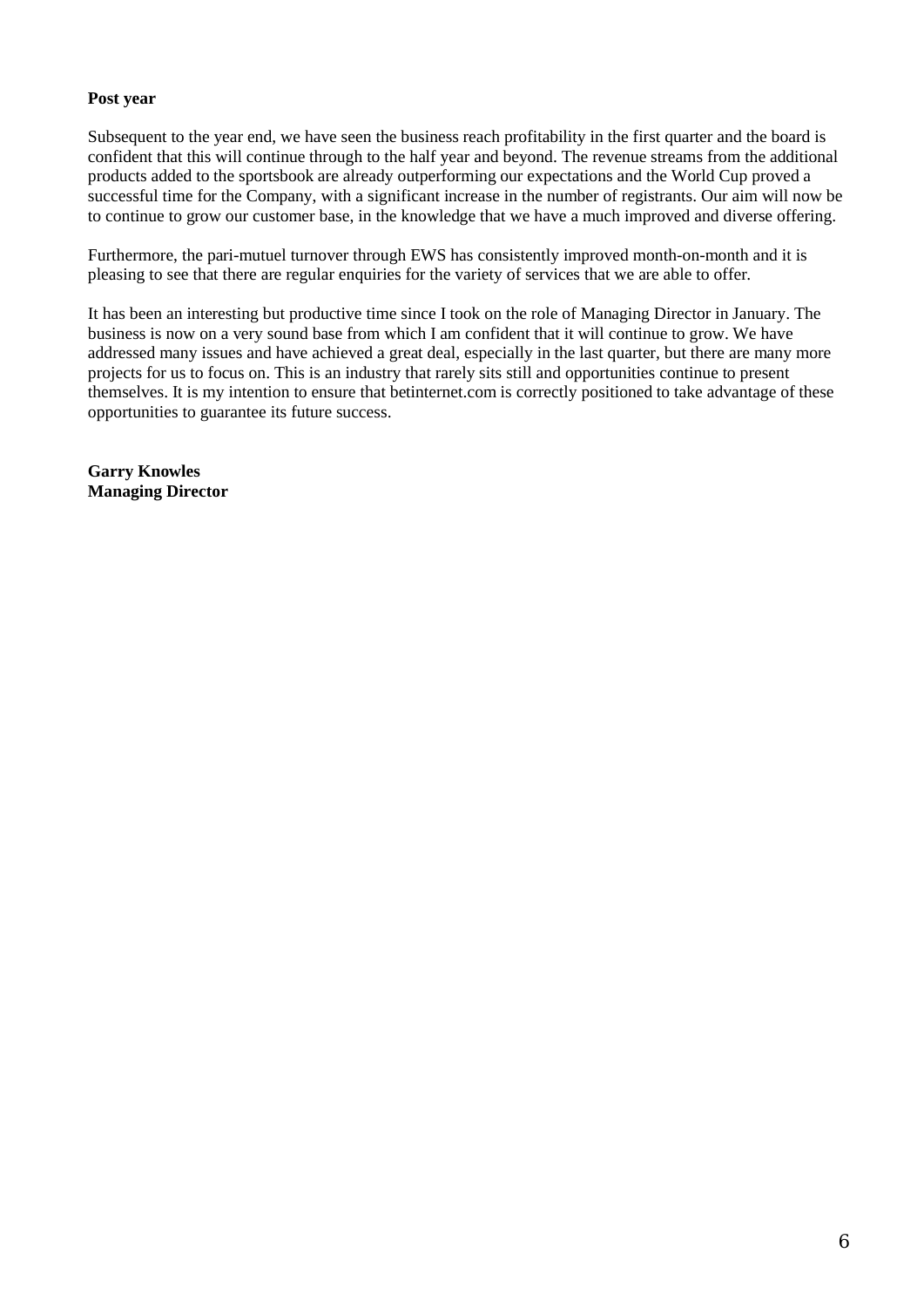# **Consolidated Profit and Loss Account for the period ended 28 May 2006**

|                                                                                      |              | 2006                  | 2005                  |
|--------------------------------------------------------------------------------------|--------------|-----------------------|-----------------------|
| Turnover including share of joint venture                                            | Note         | £000                  | £000                  |
| Betting stakes received                                                              |              |                       |                       |
| Sportsbook                                                                           |              | 57,496                | 47,904                |
| Pari-Mutuel                                                                          |              | 10,073<br>----------  | 47,197<br>----------  |
|                                                                                      |              |                       |                       |
| Less: share of joint venture                                                         |              | 67,569                | 95,101<br>(1,403)     |
|                                                                                      | 1            |                       | ----------            |
| <b>Total group turnover</b>                                                          |              | 67,569                | 93,698                |
| Cost of sales<br>Winnings paid and bets laid off                                     | 1            | (65,246)              | (90, 564)             |
| Betting duty paid                                                                    | $\mathbf{1}$ | (58)                  | (82)                  |
|                                                                                      | 1            | ----------            | ----------            |
| <b>Gross profit</b>                                                                  |              | 2,265                 | 3,052                 |
| Administration expenses                                                              |              | (3,588)<br>---------- | (4,169)<br>---------- |
| <b>Operating loss before amortisation</b>                                            |              | (1,323)               | (1,117)               |
| Amortisation of goodwill                                                             |              | (498)<br>----------   | (675)<br>----------   |
|                                                                                      |              |                       |                       |
| <b>Operating loss after amortisation</b><br>Share of operating loss in joint venture |              | (1,821)               | (1,792)<br>(105)      |
|                                                                                      |              |                       |                       |
| Total operating loss including share of joint<br>venture                             |              | (1,821)               | (1,897)               |
| Interest paid                                                                        |              | (87)                  |                       |
| Interest received                                                                    |              | 4<br>----------       | 5                     |
| Loss on ordinary activities before and after                                         |              |                       |                       |
| taxation and retained loss for the year                                              |              | (1,904)<br>---------- | (1,892)               |
| Basic and diluted loss per share (pence)                                             | 2            | (1.18)                | (1.4)                 |
|                                                                                      |              |                       |                       |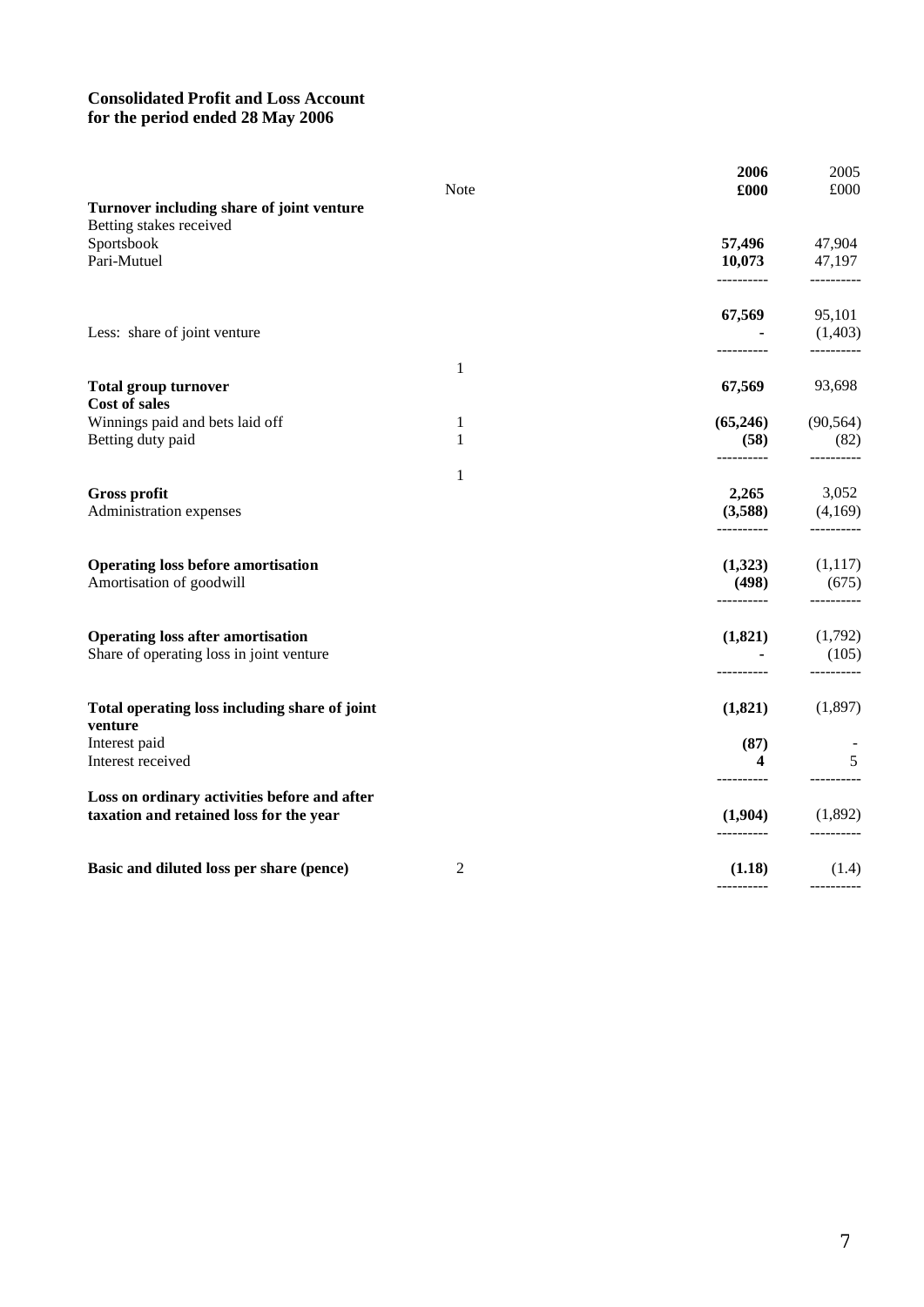# **Consolidated Balance Sheet for the period ended 28 May 2006**

|                                              | 2006<br>£000   | 2006<br>£000    | 2005<br>$\pounds000$ | 2005<br>£000     |
|----------------------------------------------|----------------|-----------------|----------------------|------------------|
| <b>Fixed assets</b>                          |                |                 |                      |                  |
| Intangible assets                            |                | 43              |                      | 541              |
| Tangible assets                              |                | 224             |                      | 351              |
| Investments                                  |                | 271             |                      | 83<br>---------- |
|                                              |                | 538<br>-------- |                      | 975<br>.         |
| <b>Current assets</b>                        |                |                 |                      |                  |
| Debtors                                      | 549            |                 | 207                  |                  |
| Cash at bank and in hand                     | 458<br>------- |                 | 650                  |                  |
|                                              | 1,007          |                 | 857<br>------        |                  |
| <b>Creditors</b>                             |                |                 |                      |                  |
| Amounts falling due within one year          | (1,490)        |                 | (1,611)              |                  |
|                                              |                | (483)           |                      | (754)            |
| Net current liabilities                      |                | ----------      |                      | ----------       |
| <b>Creditors</b>                             |                |                 |                      |                  |
| Amounts falling due after more than one year |                |                 |                      | (63)             |
| Net assets                                   |                | 55              |                      | 158              |
|                                              |                | ----------      |                      | ---------        |

| <b>Equity shareholders' funds</b> | 55        | 158     |
|-----------------------------------|-----------|---------|
|                                   |           |         |
| Profit and loss account           | (11, 464) | (9,560) |
| Share premium                     | 9,550     | 8,213   |
| Called up share capital           | 1,969     | 1,505   |
| <b>Capital and reserves</b>       |           |         |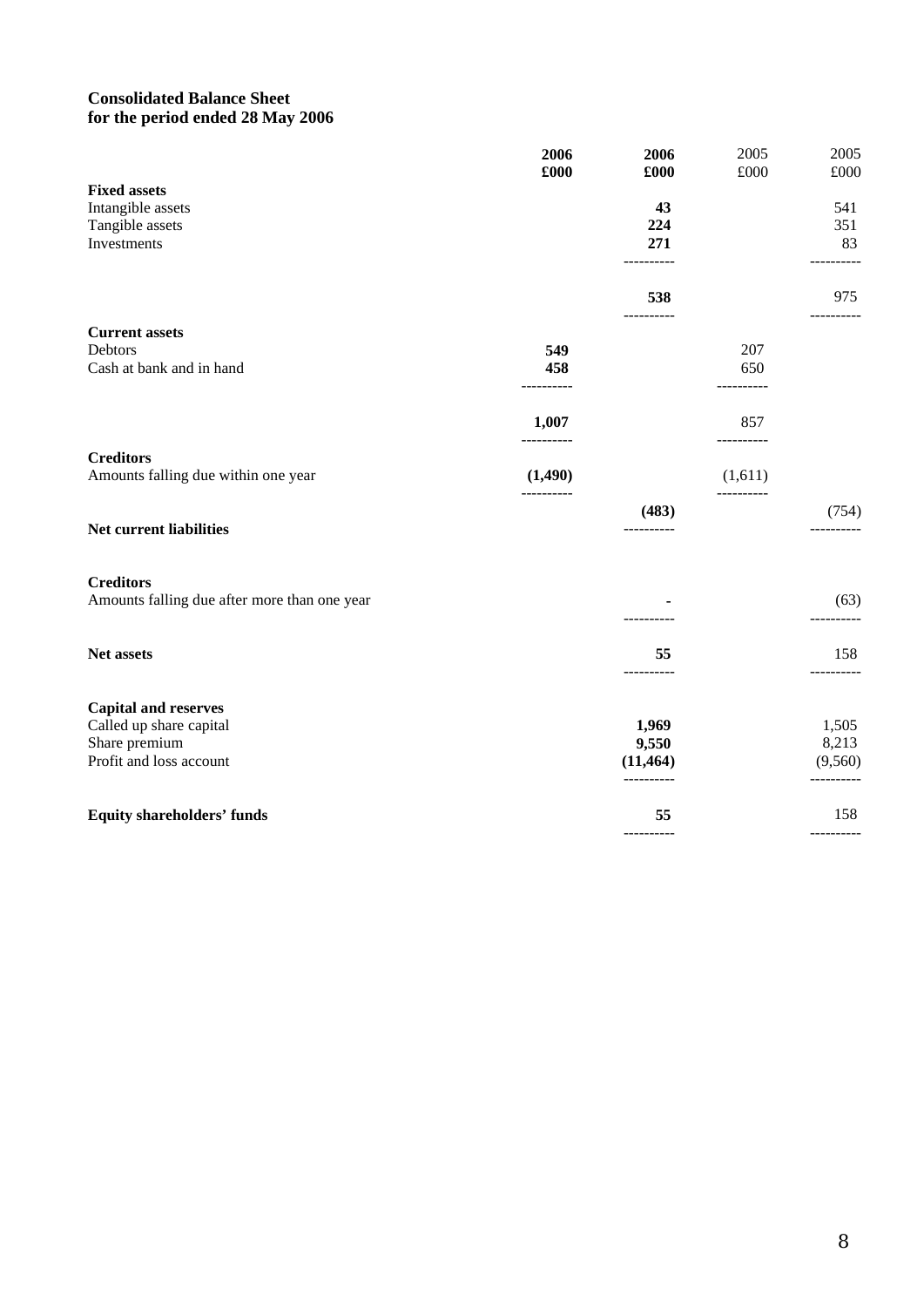# **Consolidated Cash Flow Statement for the period ended 28 May 2006**

|                                                                                               | Note | 2006<br>£000     | 2005<br>£000 |
|-----------------------------------------------------------------------------------------------|------|------------------|--------------|
| Net cash outflow from operating activities<br>Returns on investments and servicing of finance | 3    | (1, 467)<br>(83) | (1,182)<br>5 |
| Capital expenditure<br>Acquisition                                                            | 4    | (141)<br>(188)   | (94)<br>328  |
| Cash outflow before use of liquid resources and financing<br>Financing                        | 4    | (1,879)<br>1,738 | (943)<br>985 |
| (Decrease) / increase in cash during the period                                               |      | (141)<br>        | 42           |
| Reconciliation of net cash flow to movement in net funds                                      |      |                  |              |
|                                                                                               |      | 2006<br>£000     | 2005<br>£000 |
| Operating net funds<br>Decrease in cash during the period                                     |      | 479<br>(141)     | 437<br>42    |
| Closing net funds                                                                             | 5    | 338              | 479          |

**----------**

----------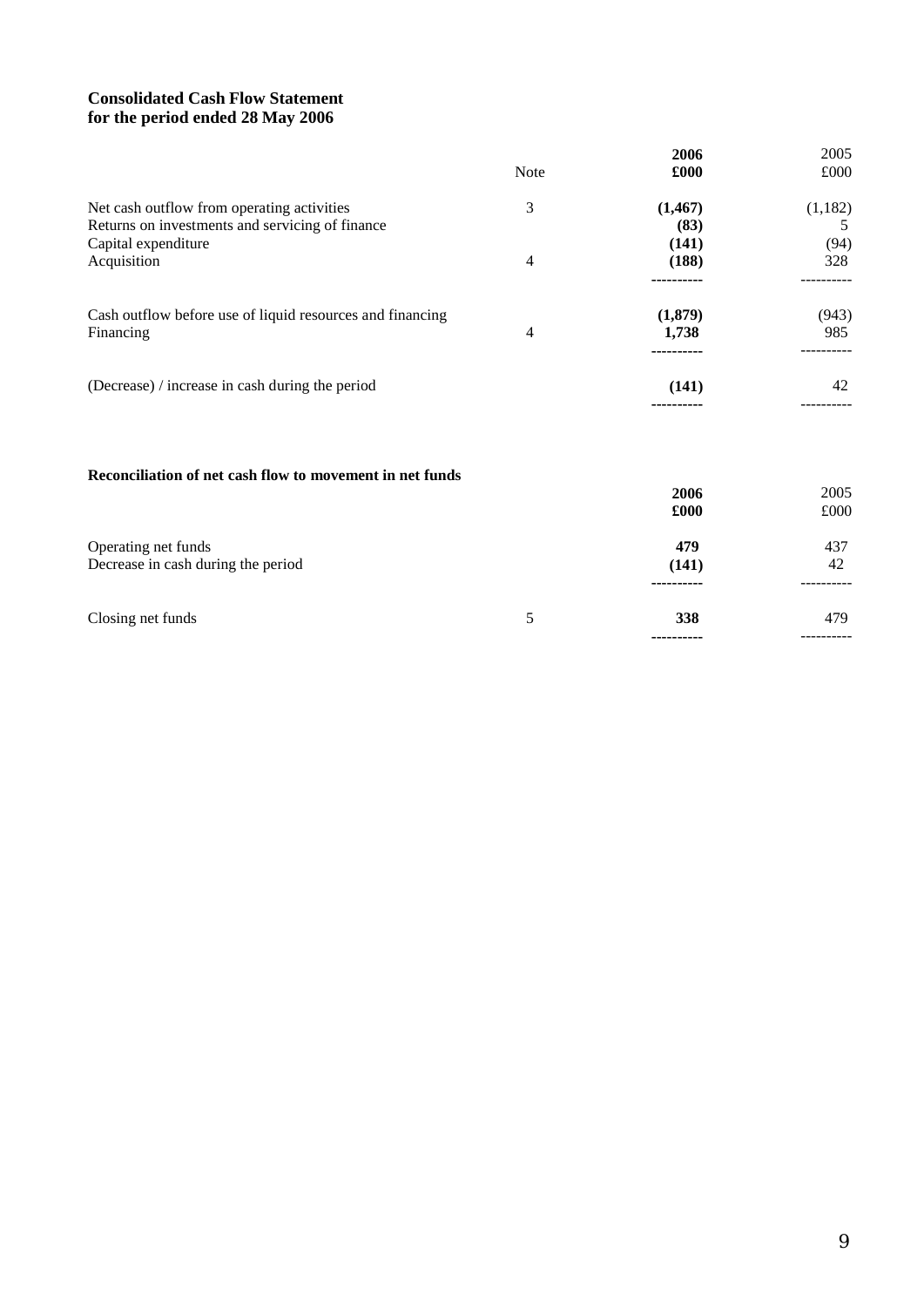**Notes to the Accounts**

#### **1 Segmental Analysis Period ended 28 May 2006**

|                                                                   | <b>Sportsbook</b><br>£000 | Pari-Mutuel<br>£000 | <b>Total</b><br>£000 |
|-------------------------------------------------------------------|---------------------------|---------------------|----------------------|
| <b>Betting stakes received</b><br>Winnings paid and bets laid off | 57,496<br>(56, 146)       | 10,073<br>(9,100)   | 67,569<br>(65, 246)  |
| <b>Gross Margin</b>                                               | 1,350                     | 973                 | 2,323                |
| $\frac{6}{6}$                                                     | 2.3%                      | $9.7\%$             |                      |
| <b>Betting Duty</b>                                               |                           |                     | (58)                 |
| <b>Gross Profit</b>                                               |                           |                     | 2,265<br>----------  |

| Period ended 29 May 2005                                   | <b>Sportsbook</b><br>£000 | Pari-Mutuel<br>£000 | <b>Total</b><br>£000 |
|------------------------------------------------------------|---------------------------|---------------------|----------------------|
| Betting stakes received<br>Winnings paid and bets laid off | 47,904<br>(45, 836)       | 45,794<br>(44, 728) | 93,698<br>(90, 564)  |
| Gross margin                                               | 2,068                     | 1,066               | 3,134                |
| $\%$                                                       | 4.3%                      | 2.3%                |                      |
| Betting duty                                               |                           |                     | (82)                 |
| Gross profit                                               |                           |                     | 3,052                |

In line with the development of our one stop entertainment website, casino and games results are now included under the sportsbook segment.

#### **2 Loss per share**

The basic loss per share is calculated by dividing the losses attributable to ordinary shareholders by the weighted average number of ordinary shares during the year.

Calculation of loss per share is based on losses of £1,903,950 (2005: £1,892,156) and the weighted average number of ordinary shares being the equivalent of 161,915,279 (2005: 135,517,660) ordinary 1p shares. The diluted loss per share is the same as the basic loss per share as the adjustment to assume conversion of dilutive ordinary shares would decrease the loss per share.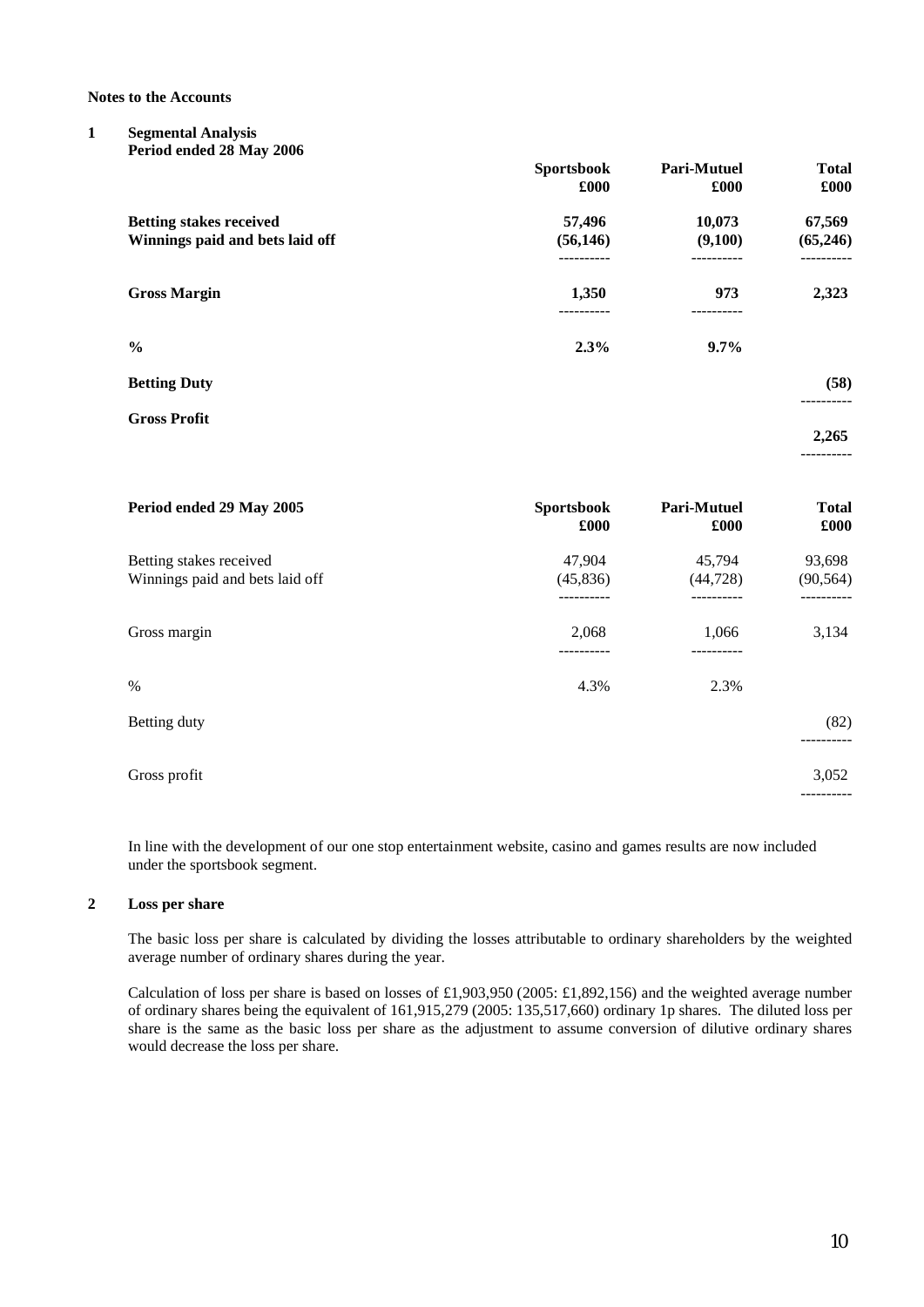#### **Notes to the Accounts (continued)**

#### **3 Reconciliation of operating loss to net cash outflow from operating activities**

|                                            | 2006     | 2005    |
|--------------------------------------------|----------|---------|
|                                            | £000     | £000    |
| <b>Operating loss</b>                      | (1,821)  | (1,792) |
| Depreciation and amortisation charges      | 766      | 1,140   |
| (Increase) / decrease in debtors           | (342)    | 537     |
| Decrease in creditors                      | (70)     | (1,067) |
| Net cash outflow from operating activities | (1, 467) | (1,182) |
|                                            |          |         |

#### **4 Analysis of cash flows for headings netted in the cash flow statement**

|                                                                                                | 2006          | 2005      |
|------------------------------------------------------------------------------------------------|---------------|-----------|
|                                                                                                | £000          | £000      |
| <b>Acquisition</b><br>Investment                                                               | (188)         | (83)      |
| Cash acquired from subsidiary                                                                  | ۰             | 411       |
|                                                                                                | (188)         | 328       |
| <b>Financing</b>                                                                               |               |           |
| Issue of new shares including share premium<br>Amounts falling due after more than one<br>year | 1,801<br>(63) | 922<br>63 |
|                                                                                                | 1,738         | 985       |
|                                                                                                |               |           |

| 5 | Analysis of net funds    | At 30 May 2005<br>£000 | <b>Cash Flow</b><br>£000 | At 28 May<br>2006<br>£000 |
|---|--------------------------|------------------------|--------------------------|---------------------------|
|   | Cash in hand and at bank | 650                    | (192)                    | 458                       |
|   | Bank overdraft           | (171)                  | 51                       | (120)                     |
|   |                          |                        |                          |                           |
|   |                          | 479                    | (141)                    | 338                       |
|   |                          |                        |                          |                           |

#### **6 Basis of preparation of the final statements**

- (i) The results for the period ended 28 May 2006 are prepared in accordance with applicable UK accounting standards, using the same account policies as set out in the group accounts for the year ended 29 May 2005. These preliminary statements are unaudited, but have been reviewed, in accordance with Auditing Practices Board guidance by the Auditors, KPMG Audit LLC, whose report will be included in the report and accounts to be sent to shareholders.
- (ii) The abridged accounts for the year to 29 May 2005 are an extract from the full group accounts for that period on which an unqualified report was made by the group's auditors and which have been delivered to the Registrar of Companies.
- (iii) In preparing these financial statements the directors considered the adequacy of the cash resources and working capital available to the group for the next 12 months.